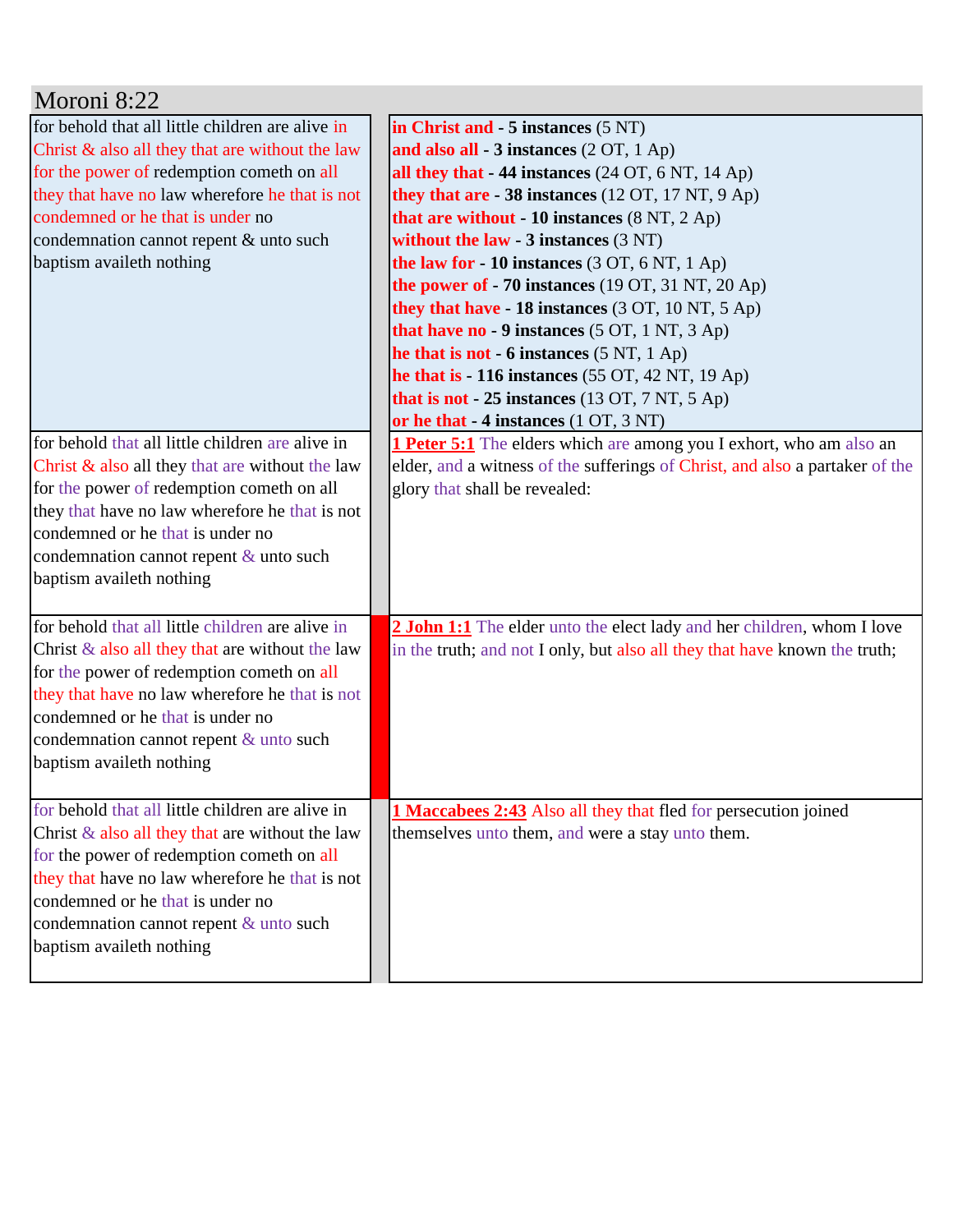| for behold that all little children are alive in<br>Christ $\&$ also all they that are without the law<br>for the power of redemption cometh on all<br>they that have no law wherefore he that is not<br>condemned or he that is under no<br>condemnation cannot repent & unto such<br>baptism availeth nothing    | <b>Esther 13:6</b> Therefore have we commanded, that all they that are<br>signified in writing unto you by Aman, who is ordained over the affairs,<br>and is next unto us, shall all, with their wives and children, be utterly<br>destroyed by the sword of their enemies, without all mercy and pity, the<br>fourteenth day of the twelfth month Adar of this present year: |
|--------------------------------------------------------------------------------------------------------------------------------------------------------------------------------------------------------------------------------------------------------------------------------------------------------------------|-------------------------------------------------------------------------------------------------------------------------------------------------------------------------------------------------------------------------------------------------------------------------------------------------------------------------------------------------------------------------------|
| for behold that all little children are alive in<br>Christ $\&$ also all they that are without the law<br>for the power of redemption cometh on all<br>they that have no law wherefore he that is not<br>condemned or he that is under no<br>condemnation cannot repent & unto such<br>baptism availeth nothing    | 2 Esdras 3:21 For the first Adam bearing a wicked heart transgressed,<br>and was overcome; and so be all they that are born of him.                                                                                                                                                                                                                                           |
| for behold that all little children are alive in<br>Christ $\&$ also all they that are without the law<br>for the power of redemption cometh on all<br>they that have no law wherefore he that is not<br>condemned or he that is under no<br>condemnation cannot repent $\&$ unto such<br>baptism availeth nothing | <b>Ecclesiastes 1:16</b> I communed with mine own heart, saying, Lo, I am<br>come to great estate, and have gotten more wisdom than all they that<br>have been before me in Jerusalem: yea, my heart had great experience of<br>wisdom and knowledge.                                                                                                                         |
| for behold that all little children are alive in<br>Christ $\&$ also all they that are without the law<br>for the power of redemption cometh on all<br>they that have no law wherefore he that is not<br>condemned or he that is under no<br>condemnation cannot repent & unto such<br>baptism availeth nothing    | <b>Nehemiah 12:44</b> And at that time were some appointed over the<br>chambers for the treasures, for the offerings, for the first fruits, and for<br>the tithes, to gather into them out of the fields of the cities the portions of<br>the law for the priests and Levites: for Judah rejoiced for the priests and<br>for the Levites that waited.                         |
| for behold that all little children are alive in<br>Christ $\&$ also all they that are without the law<br>for the power of redemption cometh on all<br>they that have no law wherefore he that is not<br>condemned or he that is under no<br>condemnation cannot repent & unto such<br>baptism availeth nothing    | <b>Ecclesiasticus 3:20</b> For the power of the Lord is great, and he is<br>honoured of the lowly.                                                                                                                                                                                                                                                                            |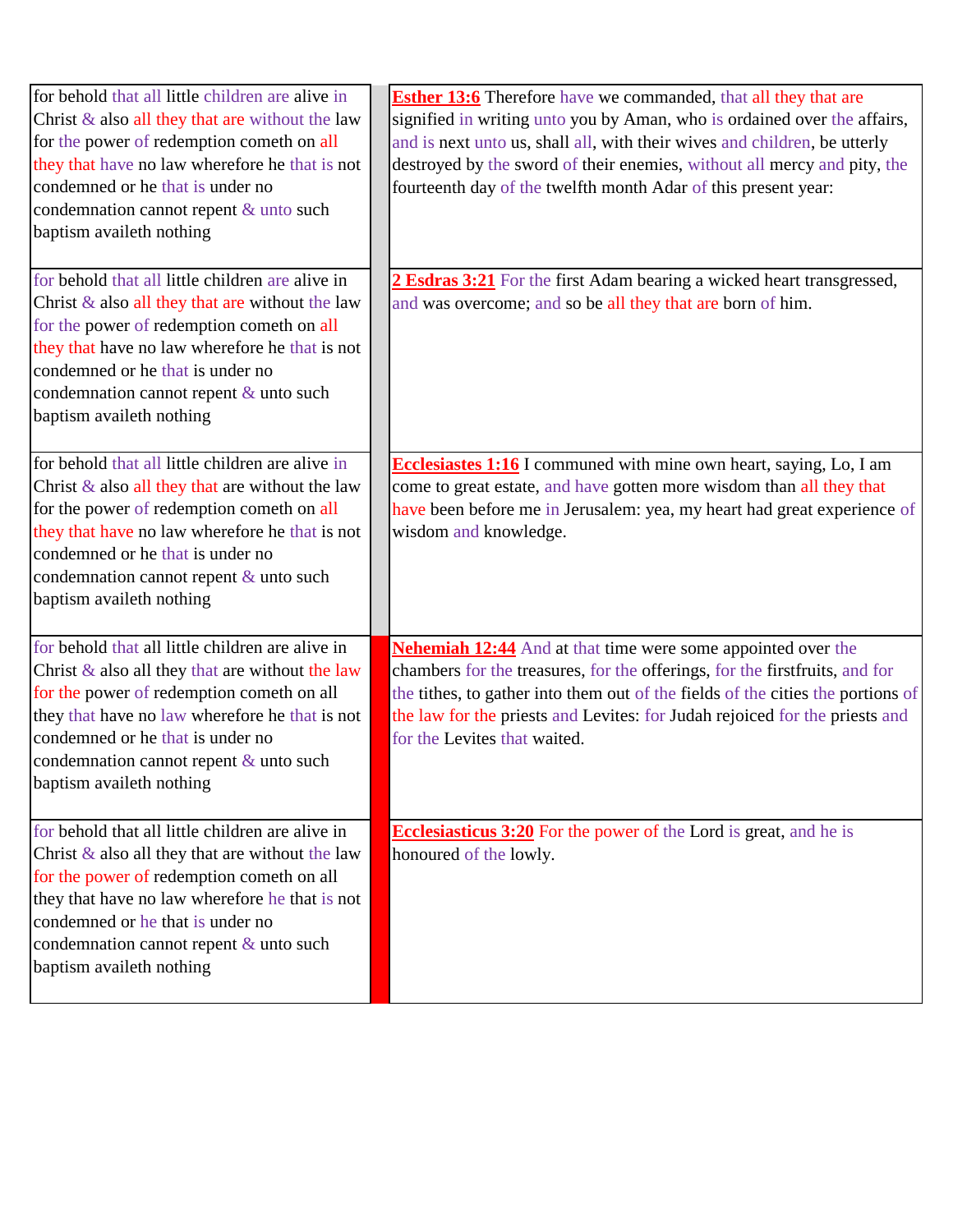| For behold that all little children are alive in<br>Christ, and also all they that are without the | <b>Luke 21:35</b> For as a snare shall it come on all them that dwell on the<br>face of the whole earth. |
|----------------------------------------------------------------------------------------------------|----------------------------------------------------------------------------------------------------------|
| law. For the power of redemption cometh on                                                         |                                                                                                          |
| all them that have no law; wherefore, he that                                                      |                                                                                                          |
| is not condemned, or he that is under no                                                           |                                                                                                          |
| condemnation, cannot repent; and unto such                                                         |                                                                                                          |
| baptism availeth nothing-                                                                          |                                                                                                          |
| For behold that all little children are alive in                                                   | Acts 5:5 And Ananias hearing these words fell down, and gave up the                                      |
| Christ, and also all they that are without the                                                     | ghost: and great fear came on all them that heard these things.                                          |
| law. For the power of redemption cometh on                                                         |                                                                                                          |
| all them that have no law; wherefore, he that                                                      |                                                                                                          |
| is not condemned, or he that is under no                                                           |                                                                                                          |
| condemnation, cannot repent; and unto such                                                         |                                                                                                          |
| baptism availeth nothing-                                                                          |                                                                                                          |
| For behold that all little children are alive in                                                   | Psalm 111:2 The works of the LORD are great, sought out of all them                                      |
| Christ, and also all they that are without the                                                     | that have pleasure therein.                                                                              |
| law. For the power of redemption cometh on                                                         |                                                                                                          |
| all them that have no law; wherefore, he that                                                      |                                                                                                          |
| is not condemned, or he that is under no                                                           |                                                                                                          |
| condemnation, cannot repent; and unto such                                                         |                                                                                                          |
| baptism availeth nothing-                                                                          |                                                                                                          |
| For behold that all little children are alive in                                                   | Hebrews 13:24 Salute all them that have the rule over you, and all the                                   |
| Christ, and also all they that are without the                                                     | saints. They of Italy salute you.                                                                        |
| law. For the power of redemption cometh on                                                         |                                                                                                          |
| all them that have no law; wherefore, he that                                                      |                                                                                                          |
| is not condemned, or he that is under no                                                           |                                                                                                          |
| condemnation, cannot repent; and unto such                                                         |                                                                                                          |
| baptism availeth nothing—                                                                          |                                                                                                          |
| For behold that all little children are alive in                                                   | 2 Chronicles 14:11 And Asa cried unto the LORD his God, and said,                                        |
| Christ, and also all they that are without the                                                     | LORD, it is nothing with thee to help, whether with many, or with them                                   |
| law. For the power of redemption cometh on                                                         | that have no power: help us, O LORD our God; for we rest on thee, and                                    |
| all them that have no law; wherefore, he that                                                      | in thy name we go against this multitude. O LORD, thou art our God; let                                  |
| is not condemned, or he that is under no                                                           | not man prevail against thee.                                                                            |
| condemnation, cannot repent; and unto such                                                         |                                                                                                          |
| baptism availeth nothing—                                                                          |                                                                                                          |
|                                                                                                    |                                                                                                          |